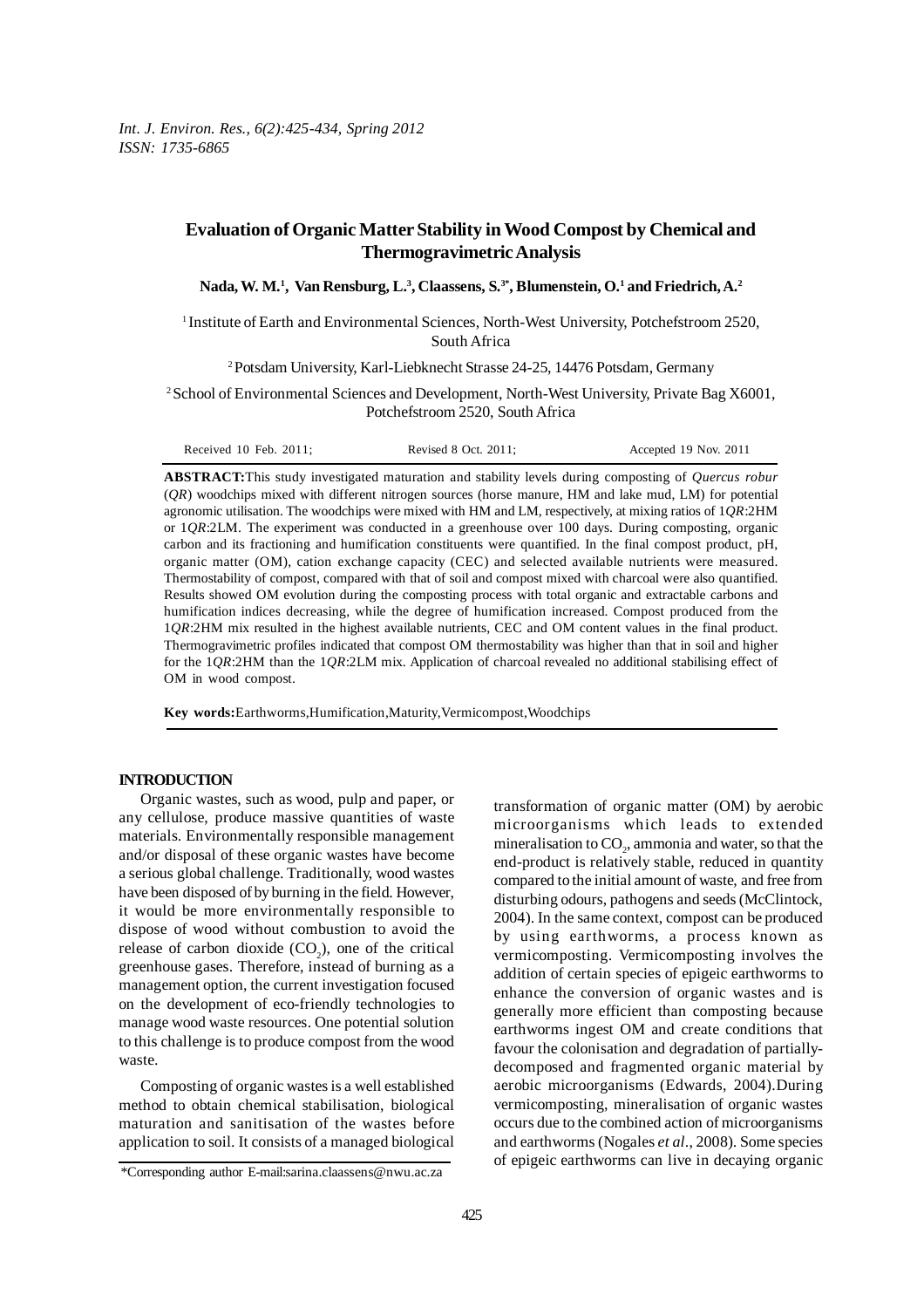waste materials and convert it to odour free, fine particulate materials high in available nutrients (Suthar, 2007).

It should, however, be realised that the utilisation of wood compost in soils requires the development of appropriate techniques for final characterisation of organic fertilisers. Such techniques would allow assessing the level of stabilisation and maturity, in order to improve agronomic performance and reduce possible negative environmental impacts. The study of the humification processes taking place during composting has been an important research topic and the interest in these humification processes is twofold. First, the OM humification during composting has been considered as a suitable index for assessing compost stability and second, the agricultural value of the final compost increases when the OM reaches a high level of humification, especially when composts are used as a source of soil organic matter (Wu & Ma, 2002). Organic matter humification is usually studied in order to understand the transformations undergone by both the whole organic matter (Itavaara *et al*., 2002) and the humic fractions extracted from the composts (Veeken *et al*., 2000).

The stabilisation indices of OM caused by humification processes are usually based on the ratios between different alkali extractable fractions of the OM such as humic acids, fulvic acids, total extractable carbon (TEC), etc (Tittarelli *et al*., 2002). The addition of compost with a greater component of humified organic matter leads to longer lasting effects of this OM in the soil, increasing the agricultural value of the composts. On the other hand, application of nonstabilised organic materials could negatively affect both crops and the environment because of the presence of phytotoxic compounds (Butler *et al*., 2001). Nevertheless, the humic substances formed during composting processes are called humic-like substances as they are not expected to have the same properties as those extracted from soils or from more humified materials, like coals or peats, where the humification process takes place over a considerably longer time scale than in the composting pile. Ample evidence exists in the literature that composting of organic materials causes a decrease of total organic carbon (TOC) and TEC contents and an increase in the ratios of TEC/TOC, humic acid (HA)/TOC, HA/TEC and HA/ fulvic acid (FA) in bulk substrates (Vargas-Garca *et al*., 2006).

Another aspect that needs to be addressed is how to increase the degree of OM stability in compost, which will be reflected by its sustained presence in the soil. Physical techniques such as thermogravimetric analysis (TGA) have been applied to assess compost biostabilisation. For this technique a small sample is sufficient, it does not require chemical extraction and is easy to reproduce (Dell'Abate *et al*., 2000; Mondini *et al*., 2003). From a statistical point of view, chemical methods are effective only in distinguishing among different drying methods connected with manure management systems. Only TGA can identify mature samples by means of total mass loss in the range RT (room temperature) –  $800^{\circ}$ C, mass loss in the range 350 – 425°C and energy release at 500°C. In addition, thermogravimetric profiles could be used to define a fingerprint for this kind of biomass (Dall'Ara *et al*., 2008).

Fewer studies are available on methods to assess wood compost stabilisation or maturity, particularly of wood vermicompost which has not undergone "conventional" composting processes. Therefore, the aim of this work was to evaluate the OM stability during composting of woodchips mixed with HM and LM, respectively, by means of the assessment of humification parameters and thermal analysis. During composting, the wood compost was examined in terms of its changes in organic substances and humification parameters. The vermicompost products were chemically characterised and the thermal properties of selected vermicompost samples were determined and compared to compost mixed with different amounts of charcoal as well as soil samples. This was done not only because of the potentially beneficial effects of the carbon (C) contained within the charcoal but also because the charcoal could provide a potential sink for atmospheric C, sequester nitrogen oxides and might increase the degree of OM stability.

# **MATERIALS & METHODS**

The experiment was conducted in a greenhouse in 40 L pots, with a depth of 47.0 cm and diameter of 44.0 cm. The pots were lined with polypropylene wire mesh (0.56 mm aperture) and a layer of gravel (3.0 cm thick) was added. Oak (*Quercus robur, QR*) woodchips were used for the present investigation due to the availability of the wood and since preliminary investigations showed that oak woodchips gave the best results in terms of the rate of composting and quality of the compost. The wood was crushed to form woodchips (2.0 x 0.2 cm) and soaked in water for 24 hours before use to advance the composting process by creating a pulp. After soaking, the *QR* woodchips were mixed with horse manure (HM) and lake mud (LM), respectively, at mixing ratios (w/w) of 1*QR*:2HM and 1*QR*:2LM. The HM and LM serve as nitrogen (N) sources and this ratio was applied in order to obtain a C/N ratio of the mixtures in the range of 25 to 30 (McClintock, 2004). The pots were filled with the mixtures to a depth of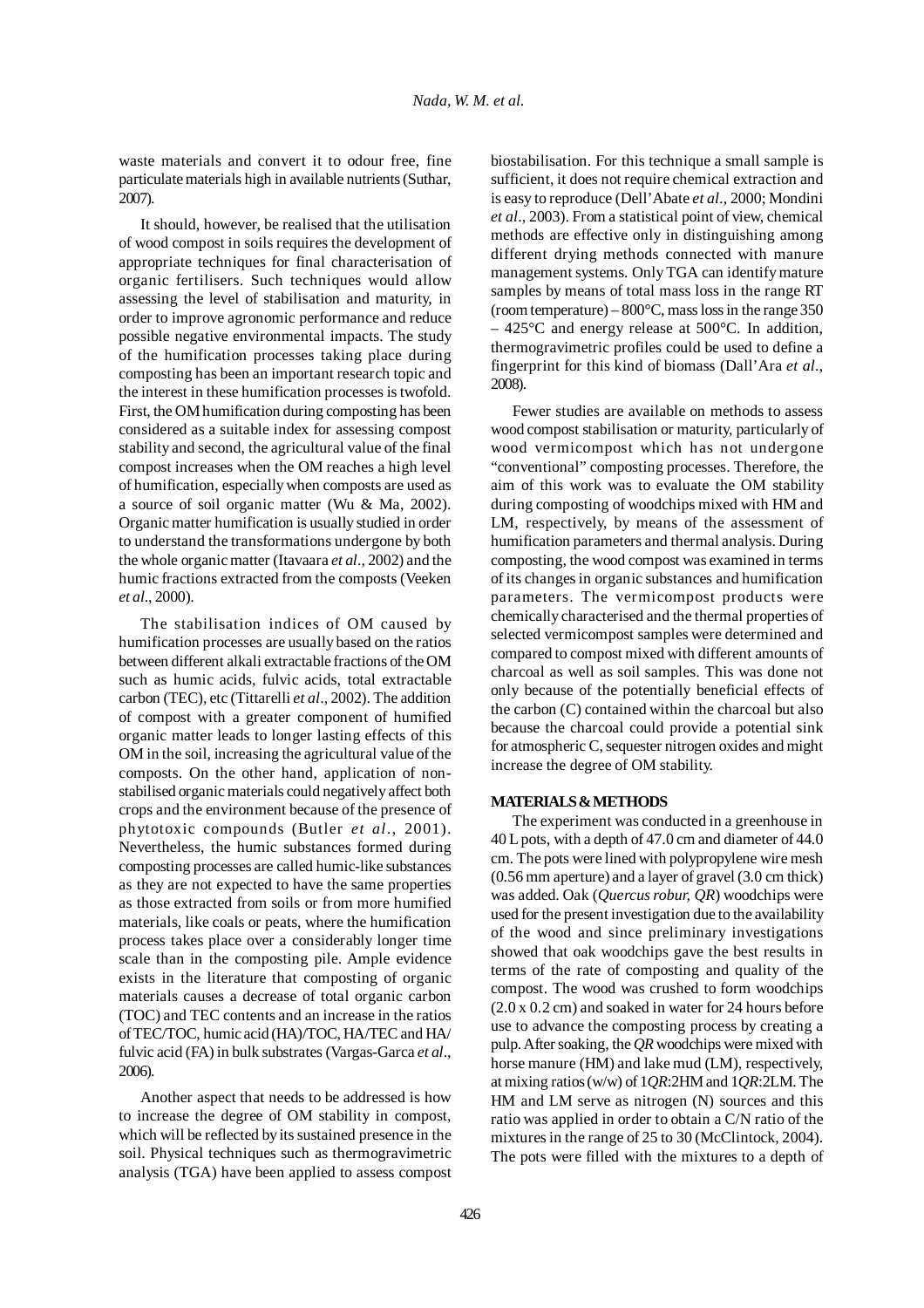40.0 cm and covered by the net. The chemical properties of the wood (*QR*), HM and LM are summarised in Table 1. Each mixture (1*QR*:2HM and 1*QR*:2LM) was repeated in 6 pots, which was divided into two plots (3 pots/ plot). All pots were irrigated by compost water for the first 30 days to add microorganisms that will improve the composting process. Thereafter irrigation was with tap water until the end of the experimental period (100 days). The compost water was obtained from Pro Arkades (Neuendorf, Brandenburg). The chemical properties of the tap and compost water are provided in Table 2. After 30 days the first plot of each mixture was inoculated with *Eisenia fetida* (*EF*) at a rate of 25 earthworms/kg mixture (Maboeta & Van Rensburg, 2003), while the second plot was left without an earthworm inoculum. This was done to avoid exposure of earthworms to the possible high temperatures during the initial thermophilic phase of composting (Frederickson *et al*., 2007). The moisture level of all pots was maintained at 55% during the composting and 75% during the vermicomposting period, where the relevant type of water was added to the pots to maintain the required moisture level.

The compost samples were collected at 7, 14, 28, 42, 56, 70, 84, and 100 days of the composting period, air dried and sieved through a 2 mm sieve. The extraction was carried out on 2 g of each compost sample with 100 ml of 0.1M NaOH/Na<sub>4</sub>P<sub>2</sub>O<sub>7</sub> solution for 48 h at 65°C (Kononova & Bel'chikova, 1961). Samples were centrifuged at 2500 rpm and supernatant solution filtered through a 0.45 µm Millipore filter and 10 ml of the supernatant was acidified with 0.5M sulphuric acid  $(H_2SO_4, pH 2)$ . The solution was evaporated in a water bath and the C content (HA+FA) was determined by wet oxidation according to the method of Springer & Klee (1954). Humic and fulvic acids were fractionated by acidification of 25 ml of the extract with  $H_2SO_4(50\%)$ , separating HA (precipitated) from FA (in solution). The precipitated HA were separated from FA, resolubilised with hot 0.1M NaOH and quantitatively transferred into a calibrated 50 ml flask, brought to volume with 0.5M NaOH. The C content of HA solution was then determined by the same method. The FA is estimated by subtracting the HA from the summation of (HA+FA). Total extractable carbon (TEC) was determined following the procedure

| <b>Properties</b>          | QR   | <b>HM</b> | LM    | <b>Reference</b>           |
|----------------------------|------|-----------|-------|----------------------------|
| Organic matter $(\%)$      | 98.5 | 62.3      | 24.9  | DIN(2000)                  |
| Total organic carbon (%)   | 47.7 | 32.3      | 14.5  | Springer & Klee $(1954)$   |
| Total carbon (%)           | 50.8 | 32.3      | 18.3  |                            |
| Total nitrogen $(\%)$      | 0.2  | 2.3       | 1.2   | Tabatabai & Bremner (1991) |
| Carbon/Nitrogen ratio      | 317  | 14        | 16    |                            |
| Total Phosphorus $(mg/kg)$ | 154  | 2823      | 412   | Rodriguez et al. (1994)    |
| Total Potassium $(mg/kg)$  | 383  | 10320     | 7311  |                            |
| Total Calcium $(mg/kg)$    | 320  | 5260      | 17754 |                            |
| Total Magnesium (mg/kg)    | 89   | 2033      | 1564  |                            |
| Total Copper (mg/kg)       | 3.64 | 15.80     | 13.32 | DIN ISO (1997)             |
| Total Iron $(mg/kg)$       | 279  | 2733      | 7709  |                            |
| Total Mangane se $(mg/kg)$ | 53.8 | 149.5     | 471.9 |                            |
| Total Zinc $(mg/kg)$       | 4.69 | 76.6      | 64.19 |                            |

**Table 1. Chemical properties of compost raw materials**

|  |  |  |  | Table 2. Chemical properties of the tap and compost water |  |  |  |
|--|--|--|--|-----------------------------------------------------------|--|--|--|
|--|--|--|--|-----------------------------------------------------------|--|--|--|

| <b>Properties</b> | Tap water | Compost water | <b>Reference</b>            |
|-------------------|-----------|---------------|-----------------------------|
| EC(Ds/m)          | 1.15      | 12.33         | APHA (1998)                 |
| pH                | 7.45      | 5.14          |                             |
| $P$ (mg/L)        | 0.20      | 1407          | Watana be $\&$ Olsen (1965) |
| $K$ (mg/L)        | 235       | 2510          |                             |
| $Ca \ (mg/L)$     | 107       | 2490          |                             |
| $Mg$ (mg/L)       | 13.0      | 420           |                             |
| Fe $(mg/L)$       | 0.01      | 10.88         | APHA (1998)                 |
| $Mn$ (mg/L)       | Traces    | 19.0          |                             |
| Cu (mg/L)         | 0.08      | 0.44          |                             |
| $Zn$ (mg/L)       | 0.50      | 8.10          |                             |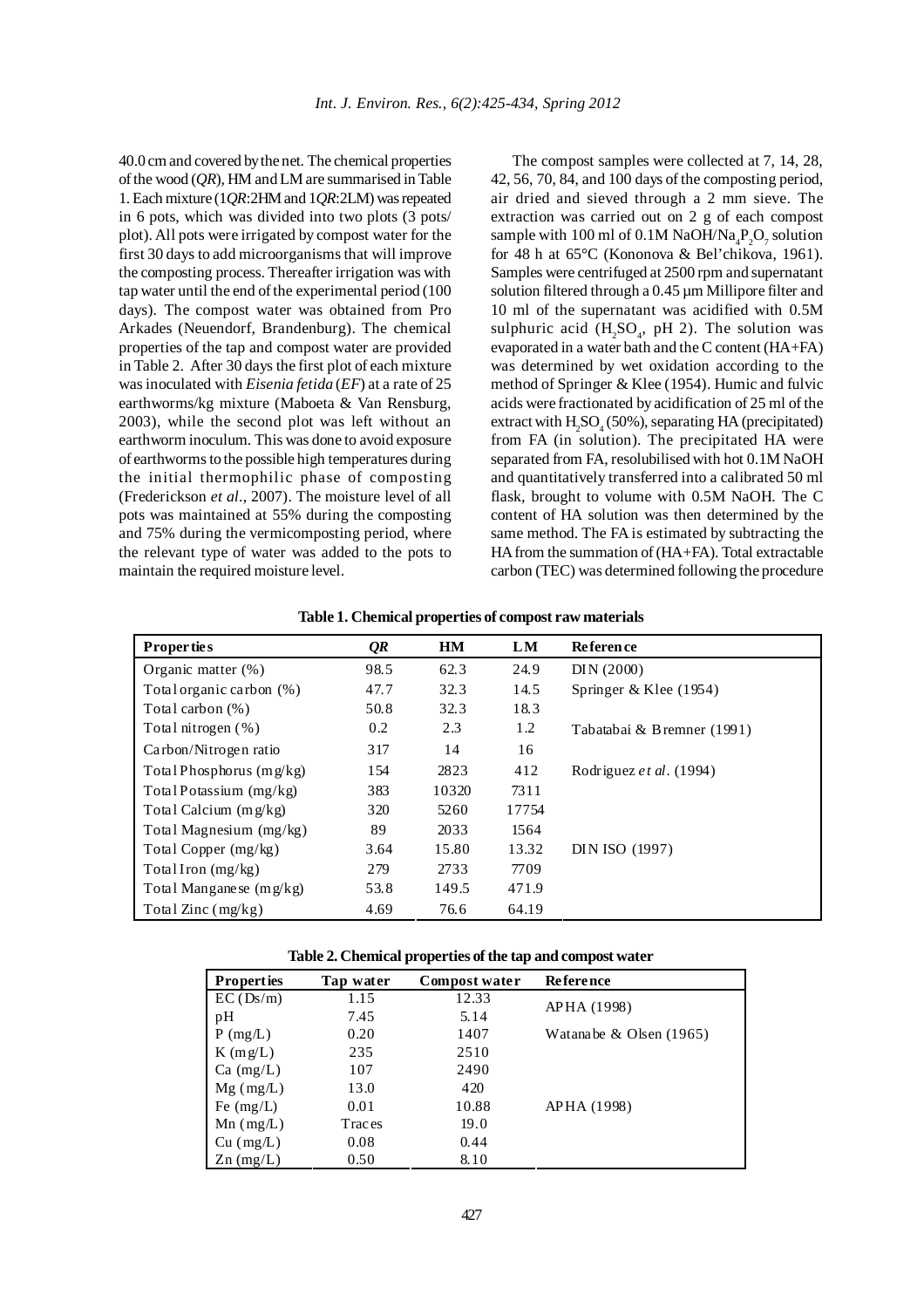proposed by Ciavatta et al. (1990). Degree of humification (DH) and humification index (HI) were calculated using the following equations (Eq. 1, 2) reported by Ciavatta et al. (1990). The HI is the ratio between the nonhumified fraction (NH) and the humified fraction  $(HA + FA)$ :

$$
DH (%) = 100 (HA + FA) / TEC
$$
 (Eq. 1)

$$
HI = NH / (HA + FA)
$$
 (Eq. 2)

Where:  $NH = TEC - (HA + FA)$ 

The pH was measured in a suspension of compost and  $0.01$ M CaCl $_2$  (1:10 w/v) after shaking for 30 min (Suzuki *et al*., 2004). Cation exchange capacity (CEC) was determined by using the BaCl, method (Hendershot & Duquette, 1986). Available compost content of potassium (K) was measured by atomic absorption spectrometry (AAS 1100B, Perkin-Elmer) after extraction with ammonium acetate-ethylene diamine tetra acetic acid (EDTA) (Cottenie *et al*., 1982). Available phosphorus (P) was estimated according to Bray and Kurtz (1945). Available N was determined by extraction with potassium chloride solution (KCl, 2.0M) and analysed colorimetrically (Dahnke, 1990).

Thermogravimetric (TG) and different thermal analysis (DTA) methods were used to investigate the thermostability of the vermicompost. These analyses are based on programmed heating of the sample in a controlled atmosphere. Simultaneously, thermal tests were performed on a thermo balance L81Fa (Linseis, Germany) in vertical operation mode, using platinum crucibles with a heating rate of  $10^{\circ}$ C min<sup>-1</sup> from 0 to 800° C under dynamic air atmosphere (100 ml min-1). The reference material for the compost DTAmeasurements was ignited aluminum oxide  $(Al_2O_3)$ . For interpretation, the software STA (TG measurement) and Linseis (DTA measurement) were used (Friedrich *et al*., 1996).

Compost samples produced from the 1*QR*:2HM+*EF* and 1*QR*:2LM+*EF* mixtures were analysed after manual grinding in an agate mortar. The thermostability of the compost was compared to that of soil obtained from the Niedermoor area  $(0 - 30 \text{ cm})$ , Potsdam, Germany. This soil was characterised by OM content of 9.63%. In addition, the effect of charcoal as a source of C on compost stability was examined. The compost used in this instance, was that produced from the 1*QR*:2HM+*EF* mixture, mixed with the following application rates of crushed charcoal: 3.0, 6.0, and 12.5%.

The data obtained was statistically analysed using analysis of variance (ANOVA). The treatment means

were compared using the Least Significant Difference (LSD) range test at a 5% level of probability (Snedecor & Cochran, 1989). All statistical analyses were performed with the COSTAT software package (Version 6.311, Monterey, CA, USA). All data presented represent the averages of three replicates.

## **RESULTS & DISCUSSION**

The data presented in Fig. 1 shows the effect of the different treatments on the TOC and TEC content (%) over the composting period. Treatments included woodchips mixed with HM and LM, respectively in duplicate and one of each of these mixtures were inoculated with earthworms  $(EF)$ : A1=  $1QR$ :  $2HM + EF$ , A2= 1*QR*:2HM, B1= 1*QR*:2LM + EF, B2= 1*QR*:2LM. The results show a general decrease in TOC and TEC content over the composting period, with lower overall values for the treatments containing LM. The decrease over time can be ascribed to a combination of mineralisation of OM by the microorganisms and earthworms as well as the oxidation of  $C$  to  $CO$ , by microorganisms during the composting process. The initial decline in TOC and TEC could be attributed to the degradation of readily degradable C substrates, such as carbohydrates and hemicelluloses, whereas other C sources, such as lignin will be degraded more gradually and thus only during the final composting stages.

Throughout the composting process, the rate of TOC and TEC decline in the wood mixed with HM treatments was higher than that of the wood mixed with LM. This shows that the TOC and TEC evolution rates during composting of the wood were influenced by the initial C/N ration of the raw materials. Furthermore, the higher amount of N, P, and microorganisms in HM compared to LM (Table 1), probably accelerated the degradation process (Desalegn *et al*., 2008).

In both the HM and LM treatments, TOC and TEC content decreased more over the composting period for those treatments inoculated with *EF* (Fig. 1, A1 and B1). The acceleration of mineralisation was to be expected since the beneficial effect of these earthworms on the composting process is well known (Aira *et al*., 2002; Edwards, 2004).

The data presented in Fig. 2 shows the changes in HA and FA content over the composting period. The data presented in Fig. 3 shows the changes in the DH and the HI during composting of wood with different treatments. Treatments included woodchips mixed with HM and LM, respectively in duplicate. One of each of these mixtures was inoculated with earthworms (*EF*). In order to evaluate the maturity level of the organic matter produced by the composting process,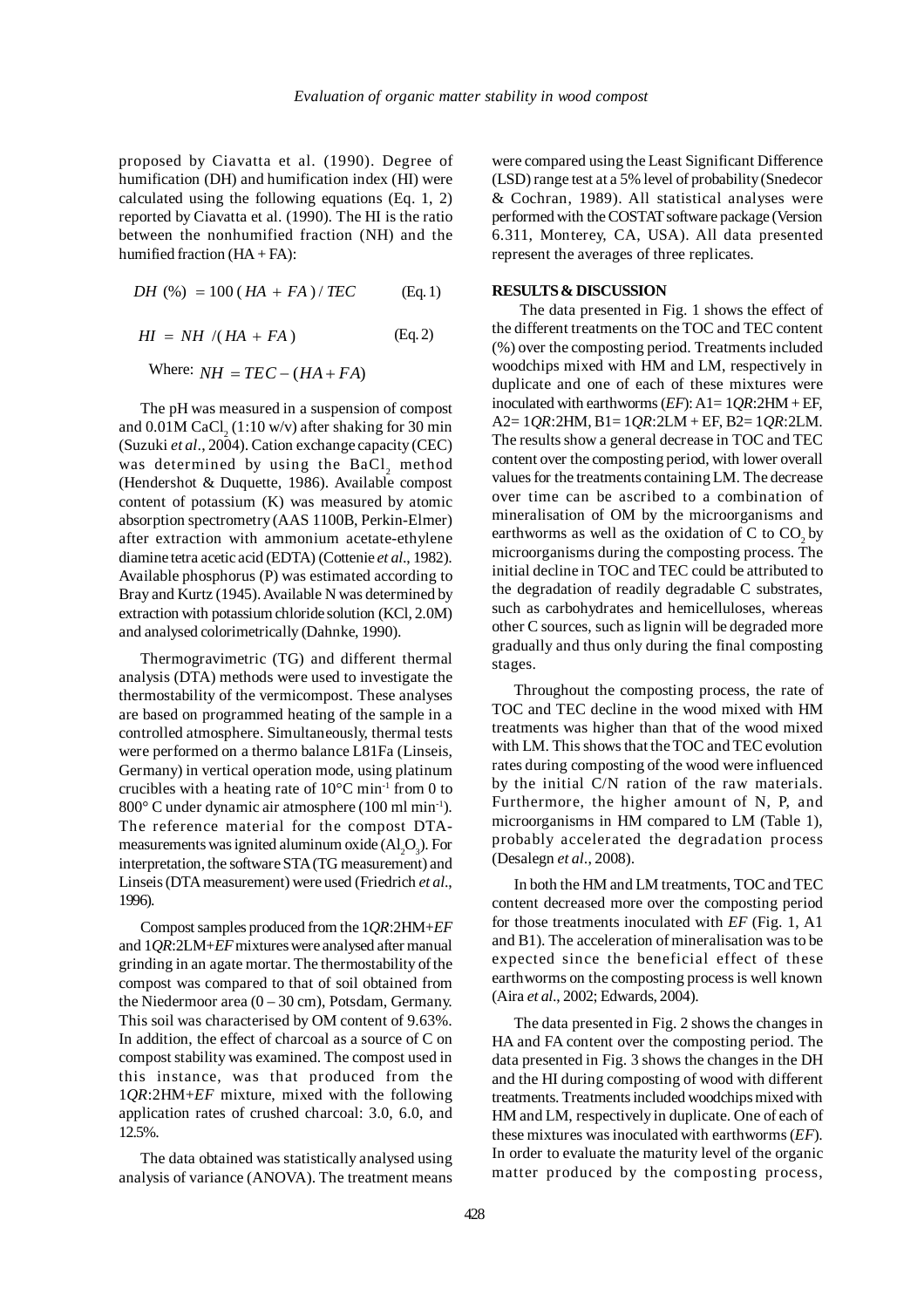

**Fig. 1. Total organic carbon (TOC) and total extractable carbon (TEC) over the composting period with different treatments. A1= 1***QR***:2HM + EF, A2= 1***QR***:2HM, B1= 1***QR***:2LM + EF, B2= 1***QR***:2LM**



**Fig. 2. Humic acid (HA) and fulvic acid (FA) content over the composting period with different treatments. A1= 1***QR***:2HM + EF, A2= 1***QR***:2HM, B1= 1***QR***:2LM + EF, B2= 1***QR***:2LM**



**Fig. 3. The degree of humification (DH) and humification index (HI) over the composting period with different studied treatments. A1= 1***QR***:2HM + EF, A2= 1***QR***:2HM, B1= 1***QR***:2LM + EF, B2= 1***QR***:2LM**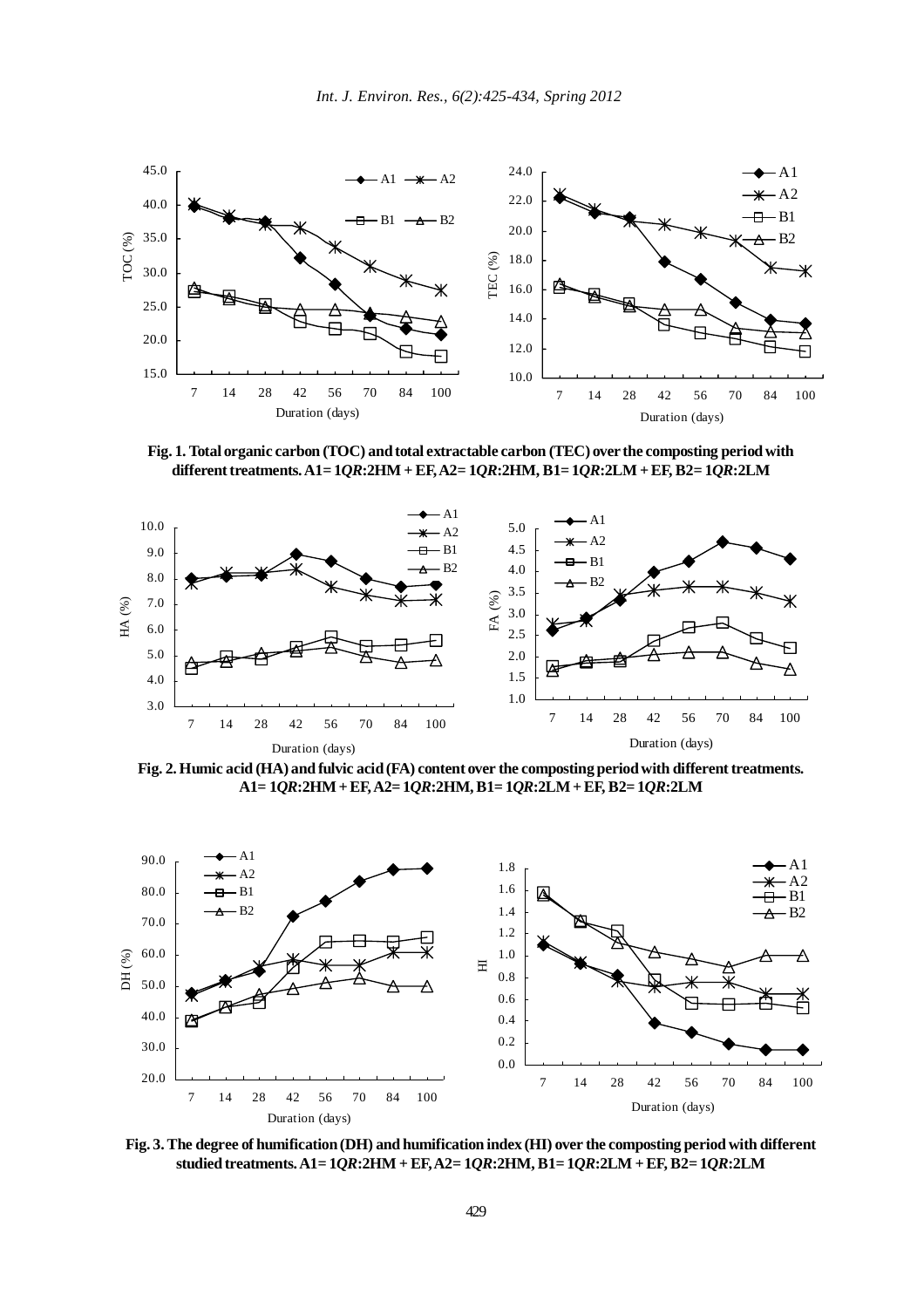humification parameters were used. The results (Fig. 2) show a change in HA and FA over the composting period and both parameters were affected by the different treatments. The HA and FA content (%) was higher for the 1*QR*:2HM + *EF* and 1*QR*:2*HM* treatments than for the 1*QR*:2LM + *EF* and 1*QR*:2LM treatments over the composting period. Furthermore, those treatments inoculated with *EF* showed higher HA and FA contents than the treatments without any earthworms. The higher HA and FA values in the HM treatments when compared to the LM treatments can be due to higher microbial activity in the HM and consequent increased decomposition. As seen in the TOC and TEC contents as well (Fig. 1), inoculation of treatments with earthworms was beneficial to the composting process.

The highest percentage of HA was determined on day 42 for the 1*QR*:2HM + *EF* and 1*QR*:2*HM* treatments. For the 1*QR*:2LM + *EF* and 1*QR*:2LM treatments, the highest percentage of HA were observed on day 56. The percentage FA was found to increase over the composting period, reaching a maximum on day 70, followed by a gradual decline. The initial increase in both HA and FA across treatments can be ascribed to a high content of soluble organic substances and high levels of microbial activity, whilst the decrease in FA during the final composting stages, is due to the transformation of FA to create stable HA compounds, utilisation of the FA due to microbial activity and rearrangement of organic acid functional groups (Aira *et al*., 2002; Desalegn *et al*., 2008; Veeken *et al*., 2000). The observation that HA content was higher than FA content for all treatments over the composting period (Fig. 2) may be a function of the chemical composition of the raw materials. The proportion and structure of wood components (cellulose, hemicellulose and lignin) and their degradability affect the formation of HA and FA (Huang *et al*., 2006).

The DH and HI were also determined to assess compost maturity (Fig. 3). As expected, the DH increased over the composting period for all treatments, reaching more stable levels after day 56 for all treatment, except 1*QR*:2HM + *EF.* Up to day 42, the highest DH was recorded for in those treatments with HM. Again, both the HM and LM treatments with *EF* showed higher values than the treatments without *EF*. This confirms the enhanced humification effect of the earthworms on the composting process. The calculated HI values (Fig. 3*)*, were observed to gradually decrease over the composting period, varying in accordance with the theoretical substrate availability and increased stability of the organic matter in the compost. The HI has been used as a quantitative indicator of the degree of compost maturity (Ciavatta *et al*., 1990, 1993), with a HI value of  $\leq$  0.5 indicating stabilised compost. From the results obtained, the positive effect of the HM treatment inoculated with *EF* on degradation of *QR* wood is apparent in this regard.

The effect of the different N sources (HM and LM) on selected chemical properties of the compost product and the available nutrient content was investigated (Table 3). Significant ( $p < 0.05$ ) differences could be observed between the different treatments. The pH and C/N ratio of compost produced from the HM mixtures (A1 and A2), were lower than that of the corresponding LM mixtures (B1 and B2), with the lowest values recorded in the *EF* inoculated treatments. The lower pH values typifying the HM treatments may have resulted from higher rates of mineralisation and/or bioconversion of organic materials to intermediate species of organic acids (Ndegwa *et al.,* 2000). The highest OM content was observed for the 1*QR*:2HM treatment (A2), followed by 1*QR*:2LM (B2), 1*QR*:2HM + *EF* (A1) and 1*QR*:2LM + *EF* (B1). The CEC of wood compost containing HM was higher than that of wood mixed with LM. In this regard, it can be noted that the higher humic fractions in HM treatments result in an increased CEC (McClintock, 2004). Values of available N, P and K in the compost produced from wood mixed with HM were also higher than those produced from wood and LM. The sequence for available N, P and K in all treatments were  $A1 > A2$ B1 > B2. Although this sequence to a large degree reflects the chemical composition of the input materials (Table 1), it supports the observation that mixing with HM and inoculation with *EF* was more beneficial to the composting process than mixing with LM and not inoculating the compost mixture.

Thermal analysis data from TGA and DTA of soil (A), *QR* wood compost (B, C) and compost mixed with charcoal (D, E, F) are presented in Fig. 4. The TGA and DTA of soil (A), *QR* wood compost (B, C), and compost combined with charcoal (D, E, F) (Fig. 4) provides information on the mass loss of samples as a function of temperature. From these data, it is evident that the TGA curve of the compost samples could be divided into four mass regions opposed to the three mass transitions of the soil sample. The corresponding DTA curves indicate that the first step of mass loss is always an endothermic reaction that in all probability originates from the dehydration of free and bound water that exist between 100°C and 200°C. Differences in the intensity of endothermic peaks among the studied materials can be attributed to different amounts of absorbed water. Up to 200°C the highest values of free and bound water was recorded for sample B (5.62%) followed by D (5.19%), F (5.12%), E (5.01%), C (3.00%) and finally sample A (2.97%), a sequence that reflects the effect of the OM content of the samples studied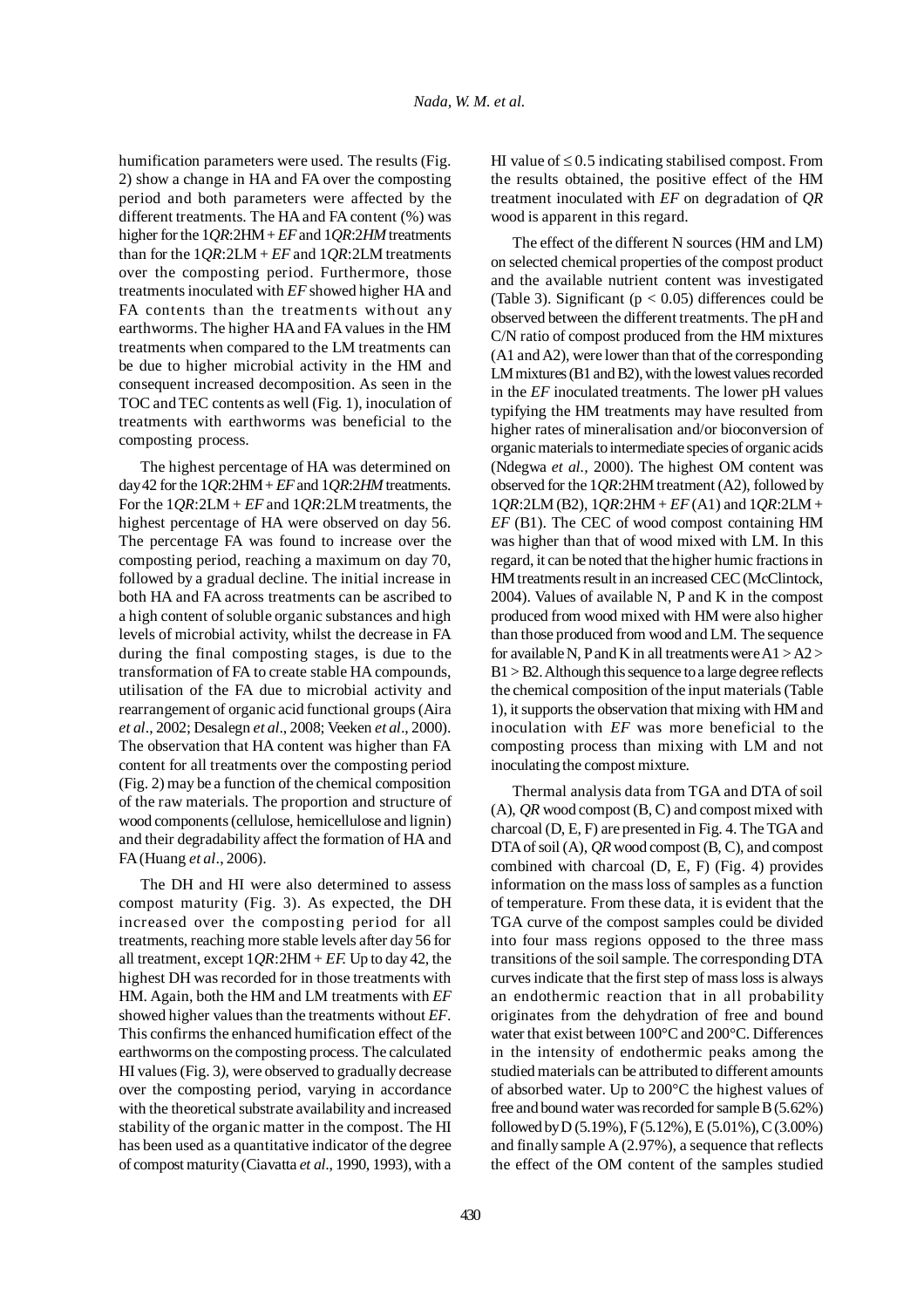| <b>Treatments</b> | OМ<br>рH<br>$(\%)$ | CE C   | C/N                | Available nutrients $(mg/kg)$ |        |                    |       |
|-------------------|--------------------|--------|--------------------|-------------------------------|--------|--------------------|-------|
|                   |                    |        | $\text{(cmol/kg)}$ | ratio                         | N      | D                  | K     |
| $\mathbf{A}$ 1    | 6.72c              | 35.42c | 53.52a             | 10.90c                        | 5526a  | 131.1a             | 780a  |
| A2                | 6.92 <sub>b</sub>  | 47.38a | 51.30b             | 16.51 <sub>b</sub>            | 5135b  | 105.1 <sub>b</sub> | 714b  |
| B <sub>1</sub>    | 7.30a              | 30.50d | 46.82c             | 15.11 <sub>b</sub>            | 3511c  | 37.9c              | 482c  |
| B <sub>2</sub>    | 7.38a              | 37.58b | 43.72d             | 22.05a                        | 3276d  | 28.5c              | 441c  |
| $LSD_{0.05}$      | 0.15               | 1.88   | 1.73               | 2.06                          | 215.34 | 20.15              | 66.13 |

**Table 3. Selected chemical properties and available nutrient content of wood compost as affected by different nitrogen sources**

Mean of the same category followed by different letters are significantly different at 0.05 level of probability (LSD: Least Significant Difference); A1= 1*QR*:2HM + *EF*, A2= 1*QR*:2*HM,* B1= 1*QR*:2LM + *EF*, B2= 1*QR*:2LM



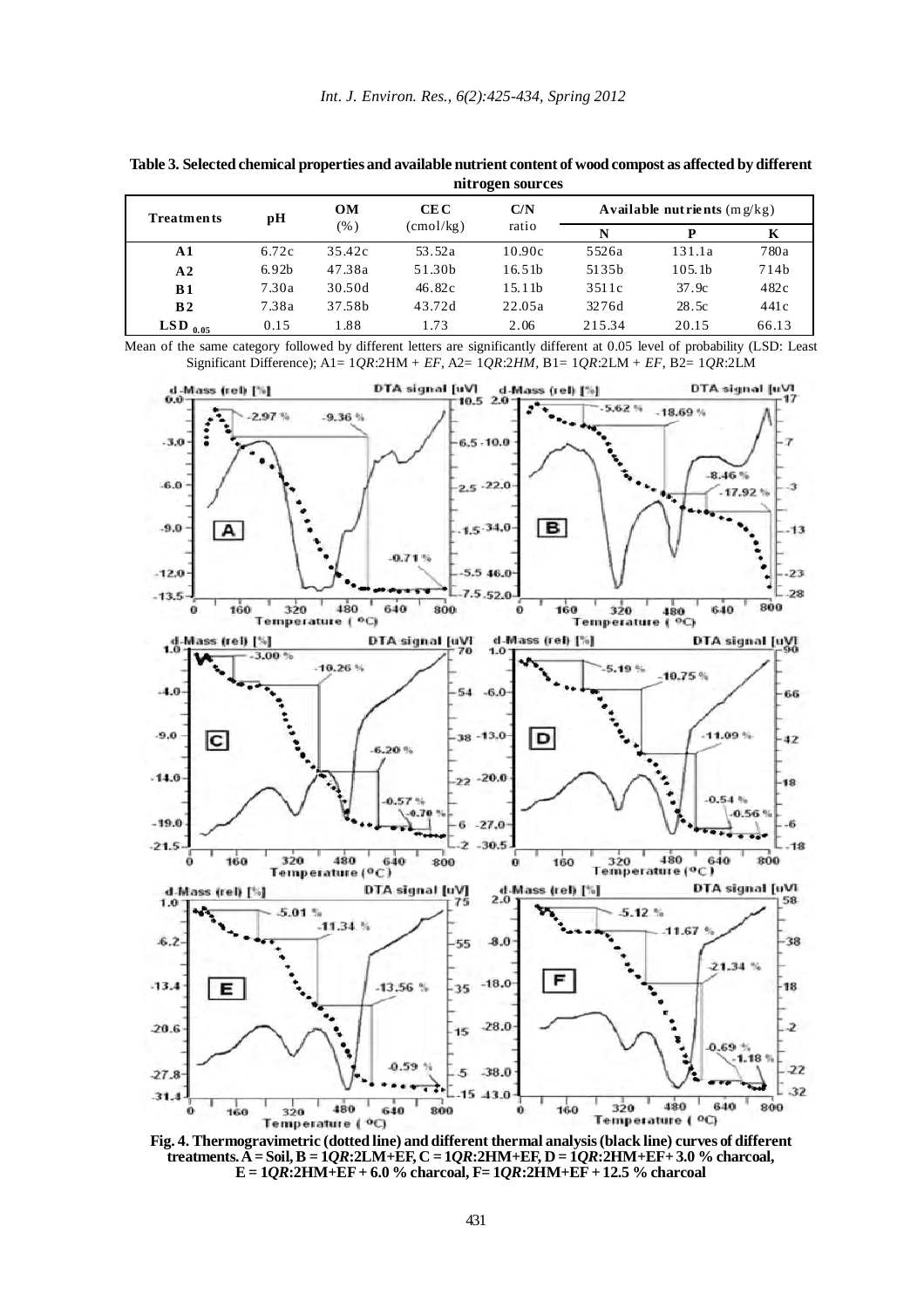(lowest in soil sample). Mass losses above 200°C are mainly connected to exothermic reactions due to combustion of the OM. The exothermic reaction process in the soil sample (A) occurred in the range up to 550°C and resulted in a 9.36% mass loss. The last endothermic reaction peak for the soil was observed at around  $600^{\circ}$ C (between  $550^{\circ}$ C and  $760^{\circ}$ C), characterising the de-carbonisation of calcite  $(CaCO<sub>3</sub>)$ , with loss of  $CO<sub>2</sub>$ . This can be attributed to a phase transition of quartz and pyrolysis. On the other hand, the TG losses of the compost samples revealed four mass transitions between 200°C and 800°C. The mass losses for all samples varied as indicated in Fig 4. This is the result of the decomposition of aliphatic structures, phenolic acids, mono and polysaccharides, and partly cellulose. Also, at these temperatures humic acids tend to accumulate during the composting process as lignin decomposes and OH and COOH groups are reduced (Fares *et al*., 2005). As the compost becomes more stable, products that burn within the range of 200 to 430°C disappear (Smidt and Lechner, 2005). This also implies that the addition of charcoal had no effect on the degree of thermal stability of OM in this region. Increasing application of charcoal resulted in an increased amount of easily combustible OM as reflected by the TG loss curve. It has been indicated that between 400 and 550°C, the weight loss is mainly due to the decomposition of aromatic polycondensates with the lowest oxygen content and stable moieties either naturally occurring in the sample or resulting from molecular rearrangements (Lopez-Capel *et al.*, 2005; Dall'Ara *et al*., 2008). The highest mass losses (21.34%) were recorded for sample F followed by sample E (13.56%), D (1.09%), B (8.46%) and C (6.20%). Clearly, HM enhanced decomposition of wood and consequently decreased the readily available oxidisable organic forms compared to LM. In this regard, it is worth noting that an increased application rate of charcoal resulted in an increase in the combustion and subsequently increased the mass loss. At the same time, charcoal had no effect on compost OM stability.

Finally, the weight loss at temperatures higher than 550°C was associated with endothermic oxidation of refractory C as well as with the decomposition of both mineral and biogenic salts. The mass loss in this transition is due to the  $CaCO<sub>3</sub>$  decarboxylation (Dall'Ara *et al*., 2008). Moreover, this can be due to thermal decomposition of the remaining lignin pyrolysis products (e.g. p-coumaryl, coniferyl, and sinapyl alcohols). In comparison with the soil sample, the compost samples were slightly less thermostable when considering the first exothermic peak due to compost potentially containing a higher amount of labile and soluble OM compared to soil. The high amount of cations in compost compared to soil may also have an effect on the OM stability. Nevertheless, the compost samples seems to be more thermostable in the second exothermic reaction which reflects the high amount of fulvic acid and aromatics components, when compared with their counterparts in soil (Dall'Ara *et al*., 2008; Fares *et al*., 2005). The effect of an increased addition rate of charcoal could be observed in the increasing amount of mass lost in each thermal transition and is due to the high amount of pyrolysis products.

## **CONCLUSION**

It can be concluded that composting of *QR* woodchips was differentially influenced by different variables monitored. During the composting period, there was a high level of organic matter evolution, as reflected by the changes in TOC and TEC as well as of the humification parameters. The decrease of TOC and TEC contents with time, associated with an increase towards constantly high values of DH and the decrease in HI values suggest the reaching of an acceptable level of compost maturity. The CEC and available nutrients (N, K, P) were higher in compost produced from 1*QR*:2HM than that of the 1*QR*:2LM mixture, while the compost pH values were reversed in these treatments. The data presented clearly indicate that inoculation with earthworms had the most pronounced effect on the different parameters examined. Although being slightly less thermostable during the first exothermic peak, the compost samples seemed to be more thermostable during the second exothermic reaction when compared to soil. Also, the compost produced from wood mixed with HM was more thermostable than that produced from a wood and LM mixture. The addition of charcoal to the vermicompost had no effect on the degree of OM thermostability. Only by increasing the charcoal application rates could an increased amount of mass loss in each thermal transition be achieved.

The relevance of this investigation pertains to the advantages gained from composting wood wastes instead of burning the wood. Composting reduces the amount of fossil fuels produced and can also be used as a soil amendment. The reduction in fossil fuels emissions is especially important with regard to legislation requiring a reduction in  $\mathrm{CO}_2$  emissions in most countries.

## **ACKNOWLEDGEMENT**

The authors gratefully acknowledge the financial support given by the Arbeitsgemeinschaft industrieller Forschungsvereinigungen *(AIF*), Berlin and the Ministry of Science, Research and Culture of the Federal State of Brandenburg.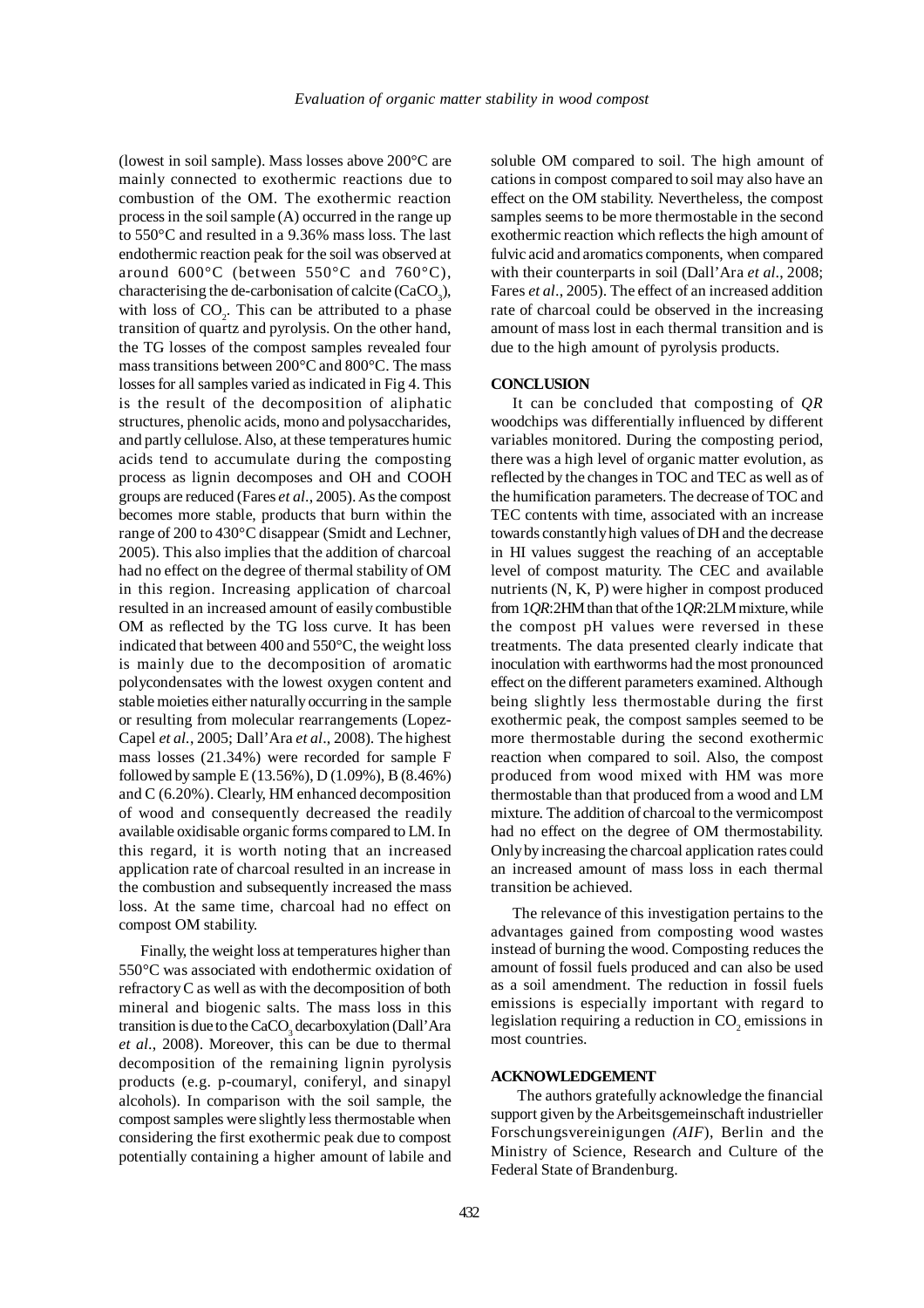#### **REFERENCES**

Aira, M., Monroy, F., Dominguez, J. and Mato, S. (2002). How earthworm density affects microbial biomass and activity in pig manure. --European Journal of Soil Biology, **38**, 7-10.

APHA, (1998). American Public Health Association, Standard Methods for the Examination of Water and Wastewater, 20<sup>th</sup> Ed. Washington, DC.

Bray, R. H. and Kurtz, L. T. (1945). Determination of total, or-ganic and available forms of phosphorus in soils. Soil Science, **59**, 39-45.

Butler, T. A., Sikora, L. J., Steinhilber, P. M. and Douglass, L. W. (2001). Compost age and sample storage effects on maturity indicators of biosolids compost. --Journal of Environmental Quality, **30**, 2141-2148.

Ciavatta, C., Govi, M., Pasotti, L. and Sequi, P. (1993). Changes in organic matter during stabilization of compost from municipal solid wastes. --Bioresource Technology, **43**, 141–145.

Ciavatta, C., Govi, M., Vittori, A. L. and Sequi, P. (1990). Characterization of humified compounds by extraction and fractionation on solid polyvynilpyrrolidone. --Journal of Chromatography, **509**, 141-146.

Cottenie, A., Verloo, M., Kiekens, L., Velghe, G. and Camberlynck, R. (1982). Chemical analysis of plant and soils. Laboratory Analytical and Agrochemistry, State University Ghent, Belgium.

Dahnke, W. C. (1990). Testing soils for available nitrogen. --In: Westerman, R. L. (ed.). Soil testing and plant analysis. SSSA Book series 3 (pp 120-140) ASA: Madison WI.

Dall'Ara, A., Antolini, F., Billi, L., Mingazzini, C. and Sangiorgi, S. (2008). Characterization of maturity level in laying Hen manure by chemical and thermogravimetric analysis. --American Journal of Environmental Sciences, **4 (4)**, 245-251.

Dell'Abate, M. T., Benedetti, A. and Sequi, P. (2000). Thermal methods of organic matter maturation monitoring during composting process. Journal of Thermal Analysis and Calorimetry, **61**, 389-396.

Desalegn, G., Binner, E. and Lechner, P. (2008). Humification and degradability evaluation during composting of horse manure and biowaste. --Compost Science and Utilization, **16 (2),** 90-98.

Edwards, C. A. (2004). Earthworm ecology,  $2<sup>nd</sup>$  Ed. (441p). New York: CRC Press.

Fares, F., Albalkhi, A., Dec, J., Bruns, M. A. and Bollag, J. M. (2005). Physicochemical characteristics of animal and municipal wastes decomposed in arid soils. Journal of Environmental Quality, **34**, 1392-1403.

Frederickson, J., Howell, G. and Hobson, A. M. (2007). Effect of pre-composting and vermicomposting on compost characteristics. --European Journal of Soil Biology, **43 (1),** 320-326.

Friedrich, A., Grunewald, K., Klinnert, S. and Bechmann, W. (1996). Thermogravimetric and differential thermal analytical investigations on sewage sludge soils. --Journal of Thermal Analysis and Calorimetry, **46**, 1589-1597.

Hendershot, W. H. and Duquette, M. (1986). A simple barium chloride method for determining cation exchange capacity and exchangeable cations. Soil Science Society of America Journal **50,** 605-608.

Itavaara, M., Venelampi, O., Bikman, M. and Kapanen, A. (2002). Compost maturity - Problems associated with testing. In: Insam, H. (ed.) Microbiology of composting (pp 373–382). Germany, Springer Verlag.

Kononova, M. M. and Bel'chikova, N. P. (1961). Quick methods of determining the humus composition of mineral soils. --Soviet Soil Science, **12**, 1112-1121.

Lopez-Capel, E., Sohi, S. P., Gaunt, J. L. and Manning, D. A. C. (2005). Use of thermogravimetry differential scanning calorimetry to characterize modelable soil organic matter fractions. --American Journal of Soil Science Society, **69,** 136–140.

Maboeta, M.S. and Van Rensburg, L. (2003). Vermicomposting of industrially produced woodchips and sewage sludge utilizing Eisenia fetida. --Ecotoxicology and Environmental Safety **56,** 265-270.

McClintock, N.C. (2004). Production and use of compost and vermicompost in sustainable farming systems. Dissertation, North Carolina State University.

Mondini, C., Dell'Abate, M.T., Leita, L. and Benedetti, A. (2003). An integrated chemical, thermal and microbiological approach to compost stability evaluation. --Journal of Environmental Quality **32,** 379-386.

Ndegwa, P.M., Thompson, S.A. and Das, K.C. (2000). Effects of stocking density and feeding rate on vermicomposting of biosolids. --Bioresource Technology **71,** 5-12.

Nogales, R., Plaza, C., Senesi, N. and Polo, A. (2008). Organic matter humifications by vermicomposting of cattle manure alone and mixed with two-phase olive pomace. --Bioresource Technology **99 (11)**, 5085-5089.

Rodriguez, J.B., Self, J.R. and Soltanpour, P.N. (1994). Optimal conditions for phosphorus analysis by the ascorbic acid-molybdenum blue method. Soil Science Society of America Journal **58**, 866-870.

Smidt, E. and Lechner, P. (2005). Study on the degradation and stabilization of organic matter in waste by means of thermal analyses. --Thermochim Acta **438**, 22-28.

Snedecor, G.W. and Cochran, W.G. (1989). Statistical Methods.  $(8<sup>th</sup> Ed)$ .  $(503p)$ . Iowa State University Press. Ames, Iowa, USA.

Springer, U. and Klee, J. (1954). Prüfung der Leistungsfähigkeit von einigen wichtigen Verfahren zur Bestimmung des Kohlenstoffs mittels Chromschwefelsaure sowie Vorschlag einer neuen Schnellmethode. --Journal of Plant Nutrition and Soil Science **64**, 1-26.